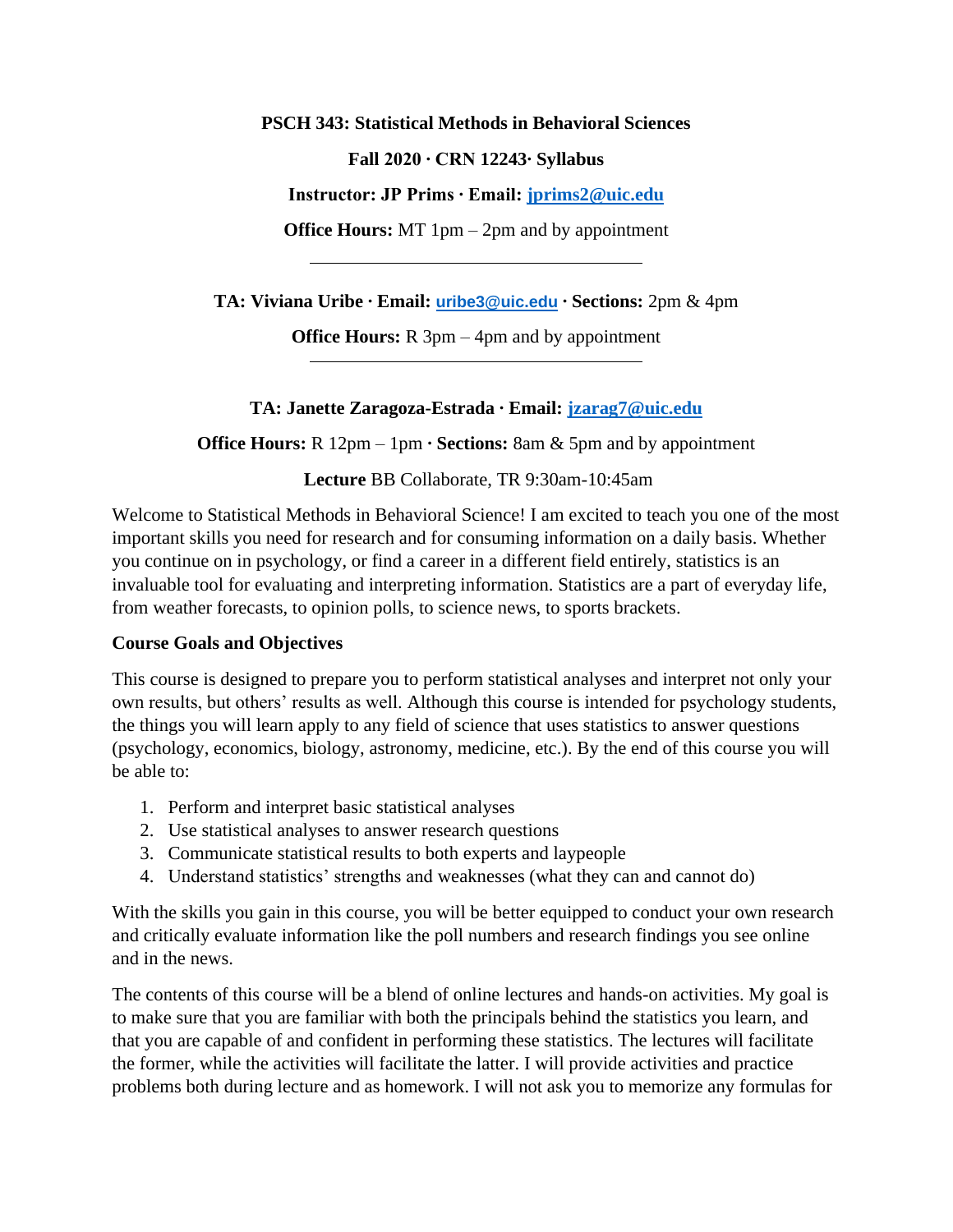this class, but I will expect you to have a solid understanding of how the statistical tests are run, and why we run them the way we do.

#### **Course Requirements**

**Prerequisites.** To enroll in this course, you must:

- 1. Have completed PSCH 242 with at least a C
- 2. Be a psychology or neuroscience major
- *3.* Register for both the lecture and a discussion section

If you do not meet these prerequisites, you will be automatically dropped from the course.

#### **Texts and Materials**

**Texts.** Most required readings for this course will be from the following textbook:

• Gravetter, F. J., & Wallnau, L. B. (2013). *Statistics for the behavioral sciences*  (9th ed.). Belmont, CA: Wadsworth Cengage Learning.

All other required readings and supplemental material will be available on Blackboard.

**Materials.** You will need a **calculator** for this class. The calculator can be very basic: You will only need to add, subtract, multiply, divide, and calculate squares and square roots. You are free to any type of calculator you'd like during lecture and discussion, but you **should have a basic calculator for exams**. You will not be allowed to use a graphing calculator or your phone during exams.

# **Grading**

Your grade in this course will reflect exams (60%), homework assignments (30%), and attendance (10%).

**Exams (60%).** There will be four exams including the final. Your lowest exam score will be dropped from your grade. Each of the three exams will be worth 20% of your final grade. The first three exams are not cumulative, though all of the material in this course builds on the previous material. The final exam will be cumulative. You are only required to take three exams as your lowest score will be dropped. However, this means that there will be no makeup exams for any reason.

Exams will be a combination of problem-solving and short answer questions where you will explain your results. I will provide a formula sheet for each exam containing all of the formulas that you will need for the problems. You may also bring in a single 8.5 x 11" sheet of paper to refer to during the exam. Your notes on this sheet of paper need to be handwritten and may only be on one side of the paper.

I recommend that you study early and often. Everything in this semester builds upon itself. The earlier that you ask for help, the more I will be able to help you. Your textbook and I are great resources. Remember: I am here to help you learn. Do not hesitate to ask for help.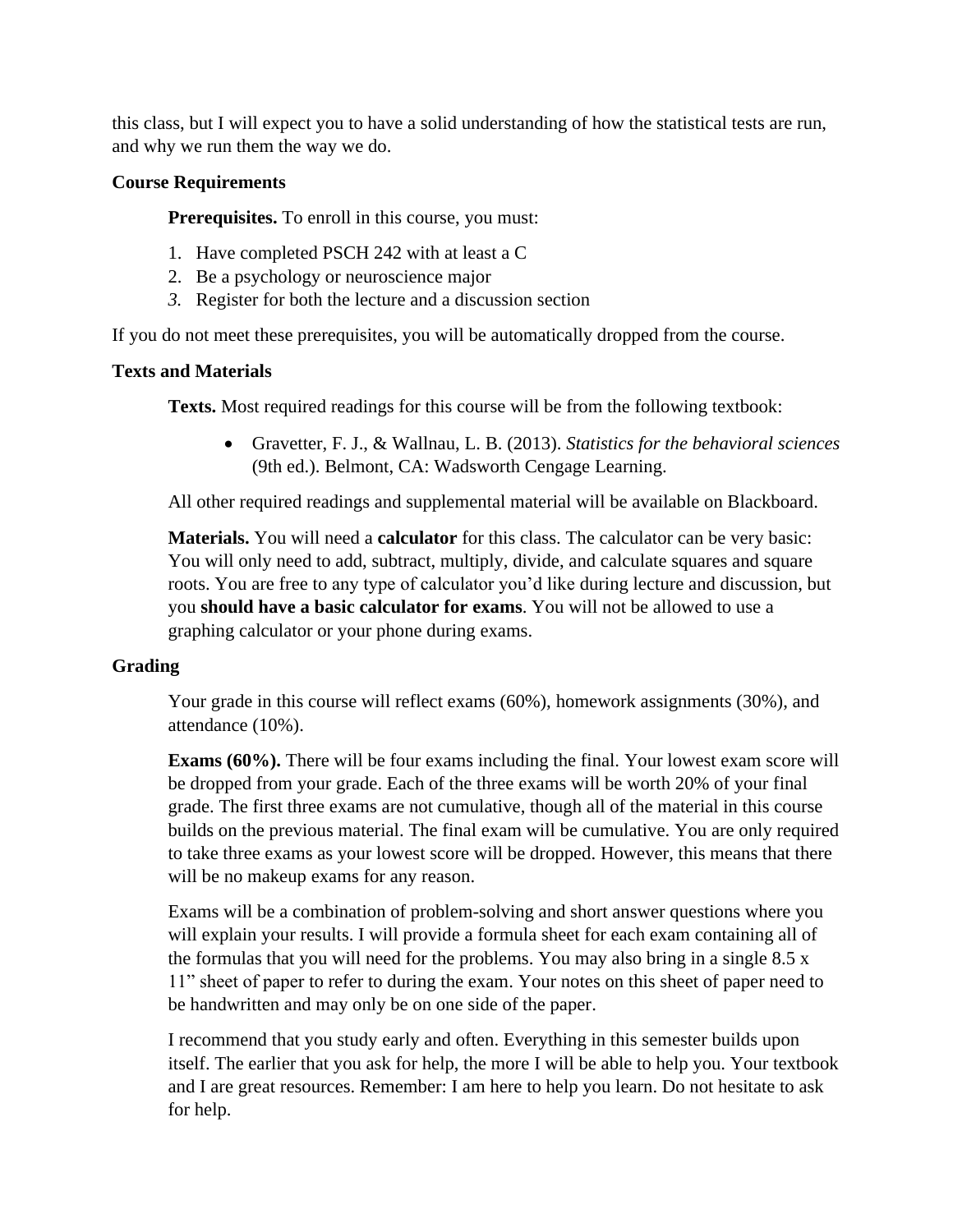All exams will take place online. You will have 24 hours to complete the exam and turn it in to Blackboard, the same way you would any other assignment.

**Homework Assignments (30%).** There will be eight homework assignments. These homework assignments are designed to help you prepare for the exams and identify areas where you may need additional practice. As such, they will be formatted similar to the exams, with problem-solving and short answer questions. Your two lowest homework grades will be dropped from your final grade.

**Attendance (10%).** As this class is online, attendance will be a little different. Attendance to the main lecture during class time is optional, though I do expect you to watch the recordings of the lectures. If you are watching the videos, please fill out this [form](https://docs.google.com/forms/d/e/1FAIpQLSf2tSVUV1uE8Tx9r-Y0Z2Ft3HHpCHbJA0R66el9yUeXq45zpQ/viewform?usp=sf_link) for each class.. If you have filled out the form by the end of the week listed at the end of the syllabus, you will receive full attendance points for that lecture. Attendance is optional but recommended for discussion section. You have two excused absences, no questions asked.

#### **Grade Breakdown.**

| Exams      | 60%               |
|------------|-------------------|
| Homework   | 30%               |
| Attendance | 10%               |
|            | <b>Total 100%</b> |

Final grades will follow the standard 100-percentage scale:  $90-100\% = A$ ;  $80-89\% = B$ ;  $70 - 79\% = C$ ;  $60 - 69\% = D$ ; below  $60\% = F$ .

*NOTE:* I round up any decimal: e.g., 79.1 = 80 (B); 89.5 = 90 (A); 69.2 = 70 (C).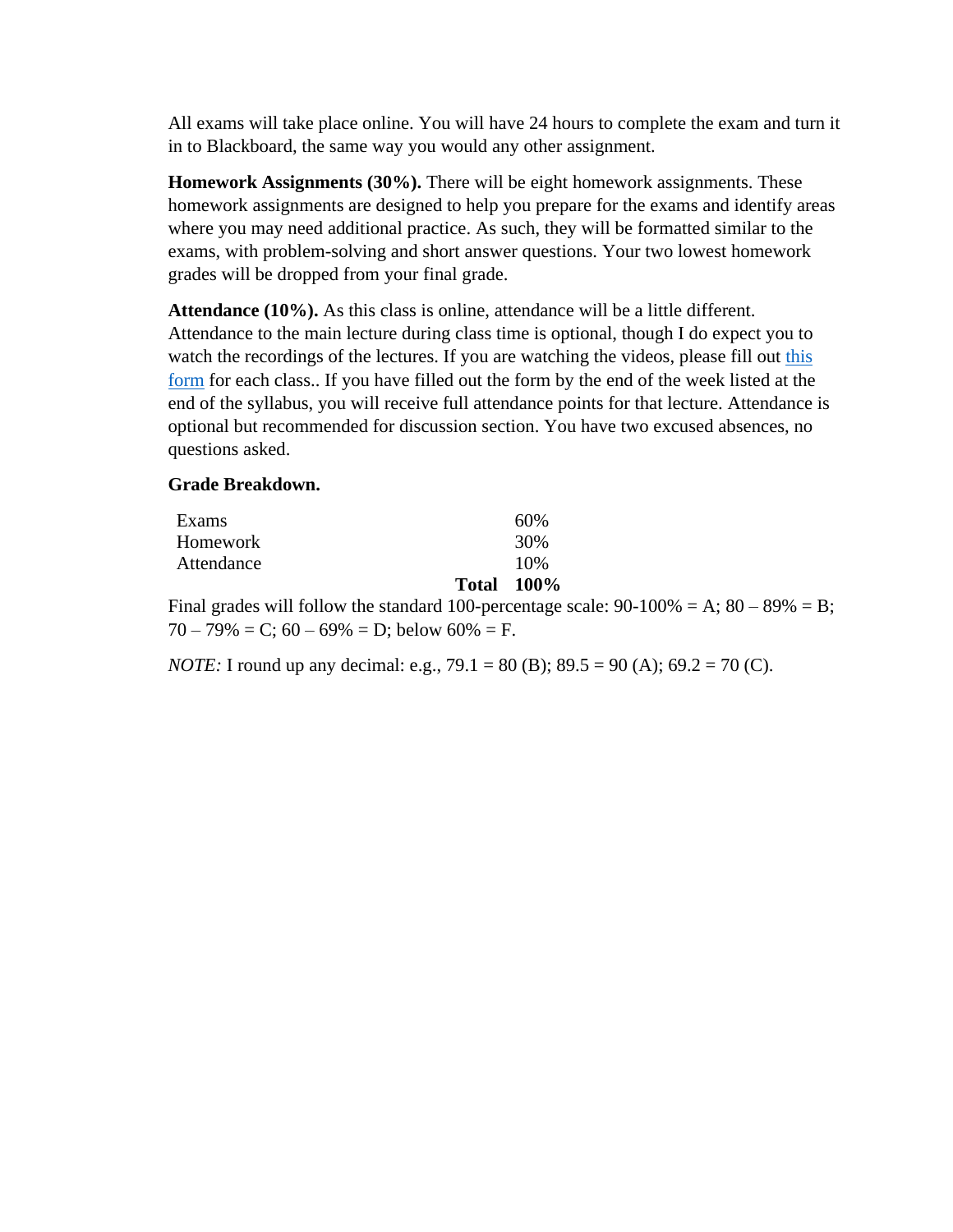#### **How to Calculate Your Grade.**

1. Sum your percentage scores on every assignment in each category, excluding the dropped assignments/exam/classes. Divide your sums by the total number of assignments/exams/classes, excluding the dropped assignments/exam/classes.

|                   | <b>Scores</b>             | Sum                 |
|-------------------|---------------------------|---------------------|
| <b>Exams</b>      | 75, 84, 98, 100           | 282                 |
| <b>Homework</b>   | 100, 70, 80, 100, 80, 80, | 560                 |
|                   | 80, 100                   |                     |
| <b>Attendance</b> | $100 * 25$ days           | 2500                |
| <b>Exams</b>      | <b>Assignments</b>        | <b>Attendance</b>   |
| $282/300 = 94.00$ | $560/600 = 93.33$         | $2500/2700 = 92.59$ |

2. Weight the score in each category. Multiply the exam score by 0.60, the assignments score by 0.30, and the attendance score by 0.10. Then sum. Round decimal up to nearest whole number.

```
Final grade = 94.00(.60) + 93.33(0.30) + 92.59(.10)= 56.4 + 28 + 9.59= 93.66= 94= A
```
#### **Course Policies**

**Late Assignments.** If you anticipate that you will not be able to turn in a homework on time, please contact me ahead of time to make alternative arrangements. If you are unable to notify us ahead of time, you will lose 5% of your grade for every day late. Your two lowest-scoring homework assignments will be dropped from your grade, including any homework assignments that lose points for being late.

**Email.** If you have questions about the material, I encourage you to make an appointment for a one-on-one call. The concepts in this class are sometimes difficult to convey via email. However, you may ask questions via **your UIC email**. I cannot respond to questions sent from an outside email account. Please keep in mind that I receive many emails every day. Please put the course number (PSCH 343) in the subject line. Please allow **48 hours** for response. I will try to respond earlier, but it is not always possible. I recommend that you start assignments several days before the deadline if you suspect that you will want to ask questions via email.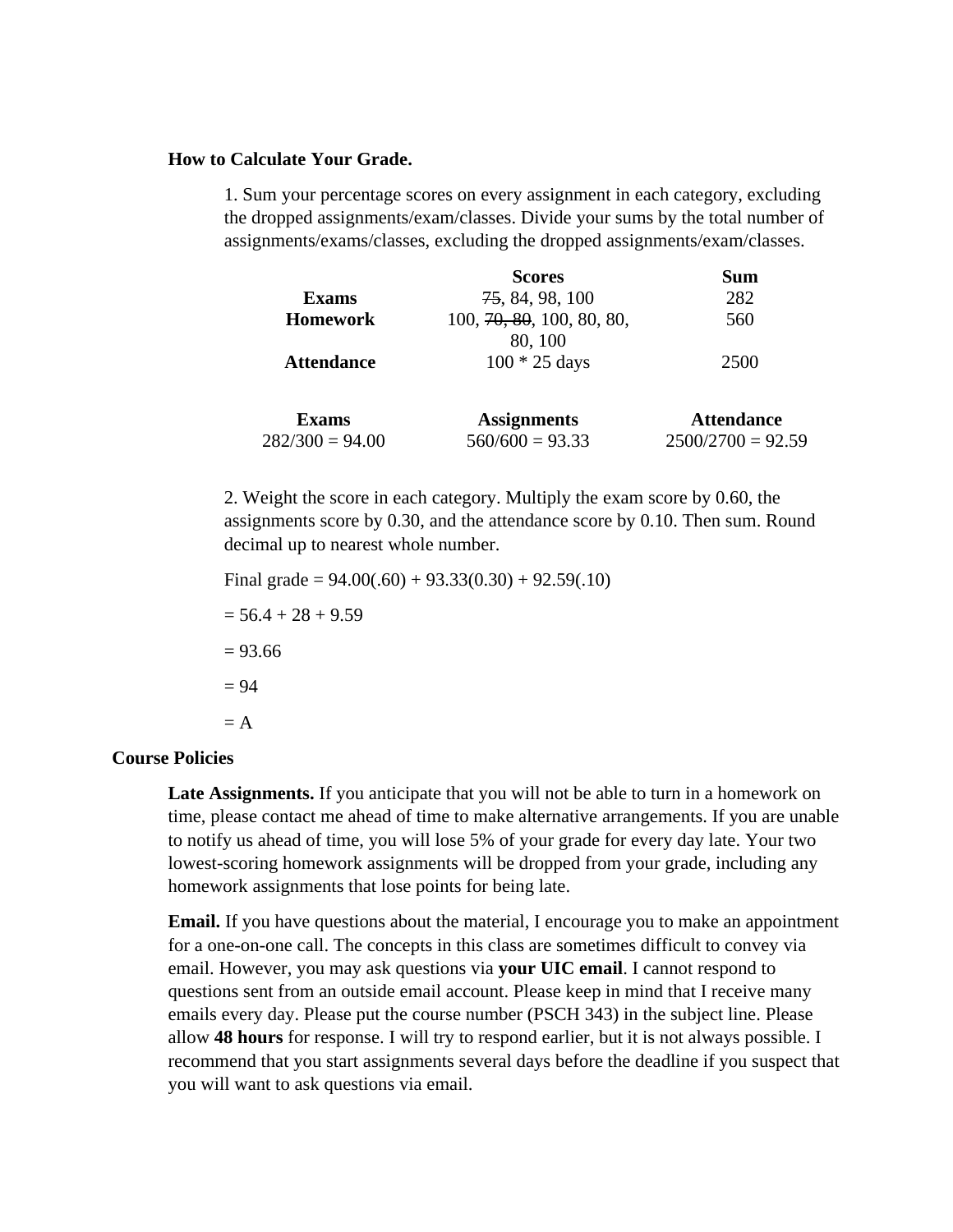The Family Educational Rights and Privacy Act (FERPA) forbids me from discussing your grades over email. **I will not respond to any emails about grades** with one exception: You may email me if your grade is missing or has been entered incorrectly on Blackboard.

**Office Hours.** I encourage you to attend office hours. This can be an intimidating subject, but we are here to help you and want to see you succeed. If you cannot attend my scheduled office hours, please speak to me (or your TA) or send me an email to set up an appointment.

**Getting Extra Help.** As the semester progresses you may need help. Do not delay in seeking help. The longer you wait to get help the harder it will be to catch up. I am here to help you as much as I can, and when there is a problem, it is always easier to address it sooner than later. Please come see me during office hours or schedule an appointment outside of office hours.

Besides meeting with me, the UIC chapter of Psi Chi (the international honor society in psychology) offers statistics tutoring (https://psch.uic.edu/psychology/undergraduatestudies/current-students/psi-chi). You can also take advantage of the services offered by the Academic Center for Excellence (https://ace.uic.edu/). The staff there can help you with reading, writing, study skills, and time management. Please contact them at 312- 413-0031.

Finally, juggling all the responsibilities of being a college student can be difficult for anyone! I encourage you to pursue Counseling Services at UIC if you are having difficulty managing these responsibilities. You can receive free confidential services from the UIC Counseling Center (www.counseling.uic.edu). Please contact: 312-996- 3490 or visit them in the Student Services Building at the corner of Harrison & Racine. Alternatively, the Counseling Center offers the InTouch Crisis Hotline for support, referrals, and telephone crisis interventions. Please contact: 312-996-5535 (6:00 p.m.- 10:30 p.m.).

**Academic Integrity.** No form of cheating will be tolerated. Cheating includes copying a classmate's work, using your phone or computer to search for the answers to exams, and so on. If you cheat on any exam or homework in this class, you will be given a zero on the assignment and possibly a failing grade in the class. You will also be subject to official judicial charges by the Dean of Students. There will be no exceptions. For more information about violating academic integrity and its consequences, consult the website of the UIC Office of the Dean of Students at

[http://www.uic.edu/depts/dos/studentconduct.html.](http://www.uic.edu/depts/dos/studentconduct.html)

**Students with Disabilities.** UIC strives to ensure the accessibility of programs, classes, and services to students with disabilities. I care about helping you, too. Reasonable accommodations can be arranged for students with various types of documented disabilities. If you have questions or need help in obtaining access and accommodations,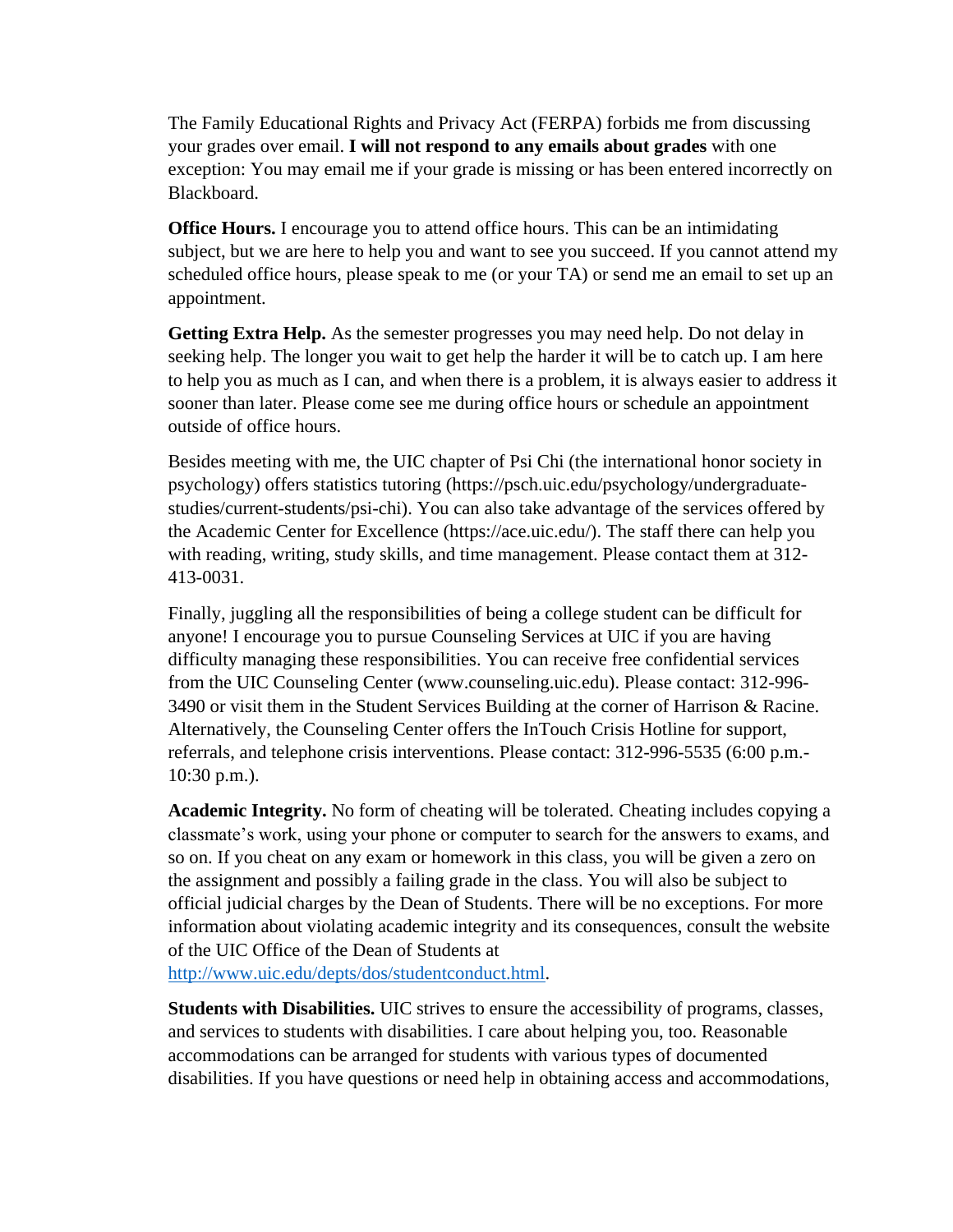the Office of Disability Services (ODS) is available to assist students and work with me as instructor. Please contact ODS at 312-413-2103 (voice) or 312-413-0123 (TTY).

**Religious Holidays.** Please contact me by the 10<sup>th</sup> day of the semester if you need to miss class due to a religious holiday. I will make every reasonable effort to honor your request, and you will not be penalized for missing the class. Please let me know as soon as you are aware if there is a conflict. For more information on UIC's religious holiday policy, consult the website at<https://oae.uic.edu/religious-calendar/>

**Personal Emergencies.** There will be no exceptions to the above policies unless you experience a personal emergency (e.g., personal illness or accident, death in the family). If you have a problem, contact me as soon as you are aware of it. I will work with you to help you complete the coursework to the best of my ability. Please do not hesitate to talk to me. The sooner I am aware of your situation, the more I will be able to help! I, and your other professors, want to see you succeed. Unfortunately, this can be difficult if you wait until the last minute (e.g., the day before an assignment is due).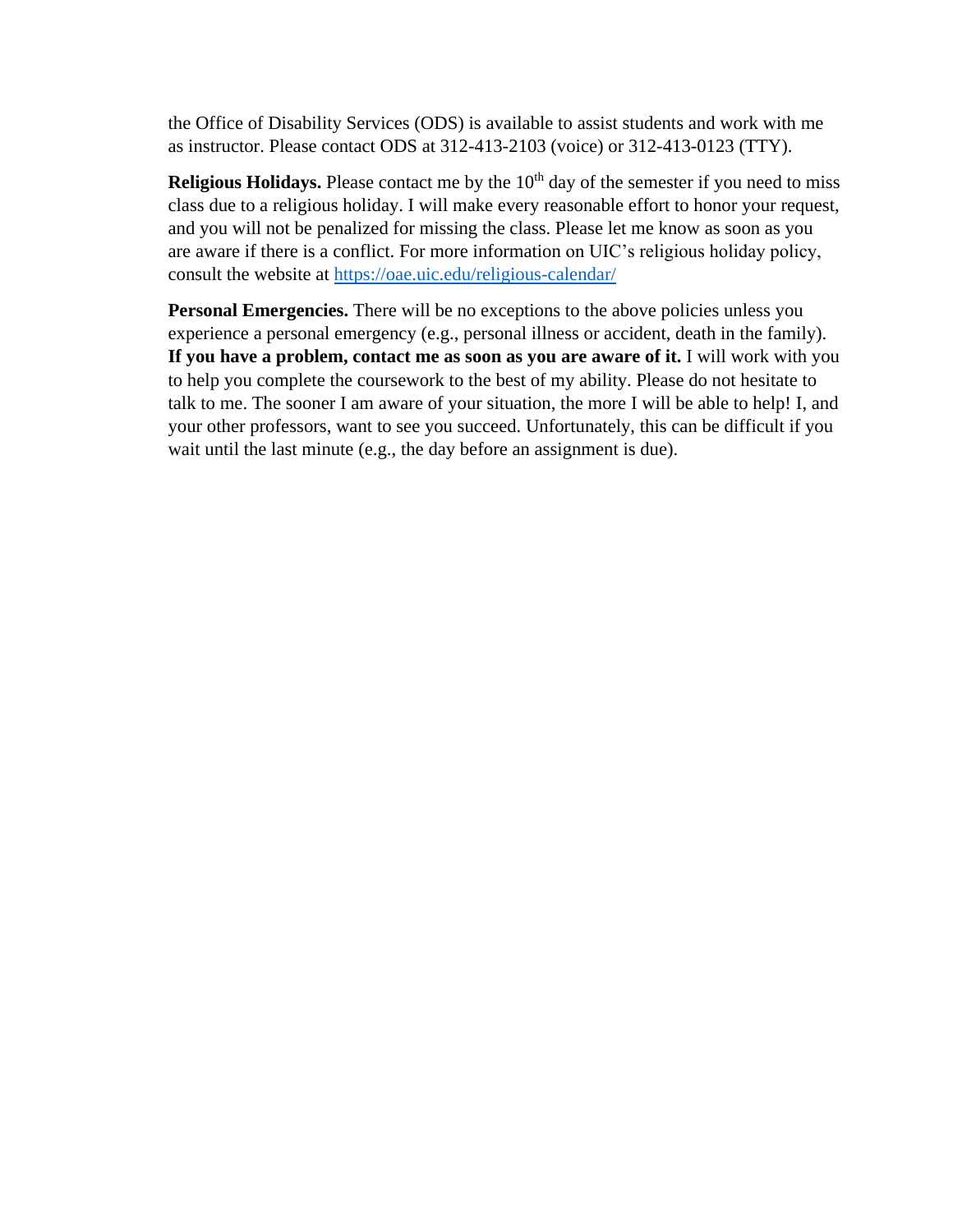# **PSCH 343 Course Schedule**

*Note:* The specifics of this schedule may change over the course of the semester. I will never move assignments earlier, but I may push assignments back later if I believe that it will be beneficial to your understanding of the material. I will notify you of any changes to the schedule in lecture.

Readings are chapters from the textbook. I have listed chapter titles instead of numbers in case you have a different edition of the book. The contents of the chapters are very similar across versions.

| <b>Week</b>             | <b>Date</b> | <b>Topic</b>                                | <b>Reading</b>                                          | <b>Homework</b> | <b>Discussion</b> |
|-------------------------|-------------|---------------------------------------------|---------------------------------------------------------|-----------------|-------------------|
| $\mathbf{1}$            | 8/25        | Intro to research &<br>statistics           | <b>Intro to Statistics</b>                              |                 |                   |
|                         | 8/27        | Frequencies & central<br>tendency           | Frequency<br>Distributions, Central<br>Tendency         | HW 1 due        |                   |
|                         | 8/28        |                                             |                                                         |                 | Worksheet         |
| $\boldsymbol{2}$        | 9/1         | Variability                                 | Variability                                             |                 |                   |
|                         | 9/3         | $z$ -Scores                                 | $z$ -Scores                                             | HW 2 due        |                   |
|                         | 9/4         |                                             |                                                         |                 | Worksheet         |
| $\overline{\mathbf{3}}$ | 9/8         | Probability                                 | Probability                                             |                 |                   |
|                         | 9/10        | Probability & samples                       | Probability & Samples                                   |                 |                   |
|                         | 9/11        |                                             |                                                         |                 | Worksheet         |
| $\overline{\mathbf{4}}$ | 9/15        | Review & catch-up                           |                                                         |                 |                   |
|                         | 9/17        | Exam 1                                      |                                                         |                 |                   |
|                         | 9/18        |                                             |                                                         |                 | Exam review       |
| 5                       | 9/22        | Hypothesis testing                          | Intro to Hypothesis<br>Testing                          |                 |                   |
|                         | 9/24        | Hypothesis testing,<br>cont.                |                                                         |                 |                   |
|                         | 9/25        |                                             |                                                         |                 | Worksheet         |
| 6                       | 9/29        | Intro to <i>t</i> -statistic                | Intro to the <i>t</i> Statistic                         |                 |                   |
|                         | 10/1        | Intro to <i>t</i> -statistic,<br>cont.      |                                                         | HW 3 due        |                   |
|                         | 10/2        |                                             |                                                         |                 | Worksheet         |
| $\overline{7}$          | 10/6        | $t$ -test for independent<br>samples        | The <i>t</i> Test for Two<br><b>Independent Samples</b> |                 |                   |
|                         | 10/8        | $t$ -test for independent<br>samples, cont. |                                                         | HW 4 due        |                   |
|                         | 10/9        |                                             |                                                         |                 | Worksheet         |
| 8                       | 10/13       | $t$ -test for paired<br>samples             | The <i>t</i> Test for Two<br><b>Related Samples</b>     |                 |                   |
|                         | 10/15       | $t$ -test for paired<br>samples, cont.      |                                                         | HW 5 due        |                   |
|                         | 10/16       |                                             |                                                         |                 | Worksheet         |